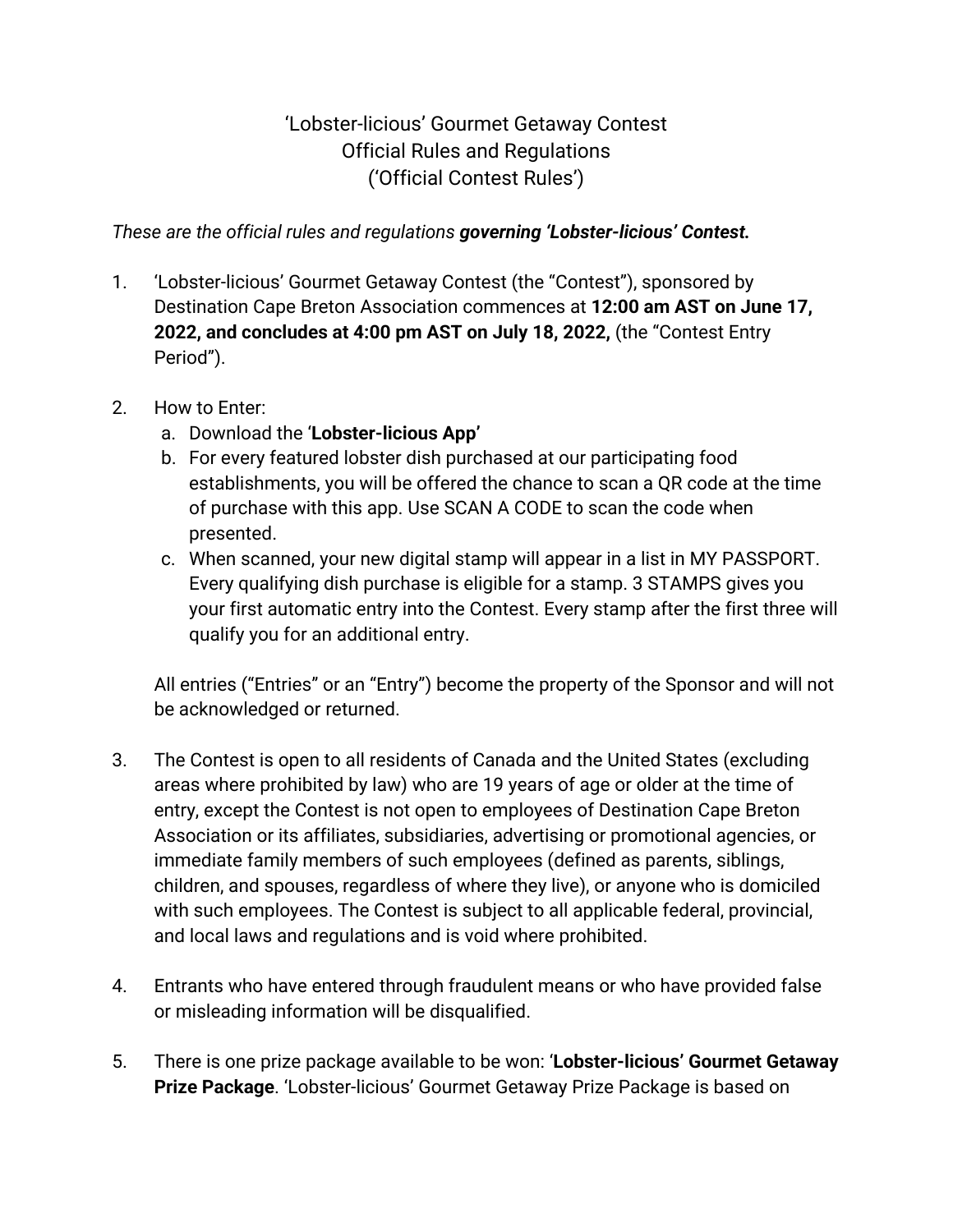availability at the time of booking and can be used during the 2022 or 2023 Tourism Season. It must be utilized before the end of the **2023 Tourism Season.** 

## 6. **'Lobster-licious' Gourmet Getaway Prize Package\* includes:**

- One night accommodation for two at The Lakes at Ben Eoin
- Breakfast and dinner for two at The Lakes at Ben Eoin
- One night accommodation for two at Island Sunset Resort
- Dinner for two at Wood Road
- All taxes and accommodation levy fees (gratuities not included).
- Valued at *over \$2,000*

## *\*subject to availability*

Any additional costs and/or fees incurred by the winner and/or the accompanying traveler are the sole responsibility of the winner and/or accompanying traveler. Meals, beverages and incidentals are not included in the prize package other than what is listed above.

The Sponsor makes no warranty, representation, or guarantee, express or implied, in fact or in law, relative to the use of 'Lobster-licious' Gourmet Getaway Prize Package and any travel related thereto.

- 7. 'Lobster-licious' Gourmet Getaway Prize Package is subject to the conditions, restrictions, expiry dates, requirements and regulations noted on the prize certificates and are applicable at the time of delivery and use. 'Lobster-licious' Gourmet Getaway Prize Package is not transferable or sub-dividable and will be awarded to one confirmed winner only. ''Lobster-licious' Gourmet Getaway Prize Package is not convertible to cash, will not be substituted, and must be accepted as awarded. **Unused portions of the prize package are forfeited at the end of the 2023 Tourism Season.**
- 8. A random, electronic draw will be made by a Destination Cape Breton Association employee in Sydney, Nova Scotia on **Friday, July 29, 2022, at 4:00 pm AST** from all eligible entries received during the Contest Period. The odds of winning the 'Prize' depends on the total number of eligible entries received for the Contest during the Contest Period.
- 9. The Sponsor will attempt to contact the winner of 'Lobster-licious' Gourmet Getaway Prize Package via phone for approximately two (2) weeks following the selection process, between 9:00 am Atlantic and 8:00 pm Atlantic. If the Sponsor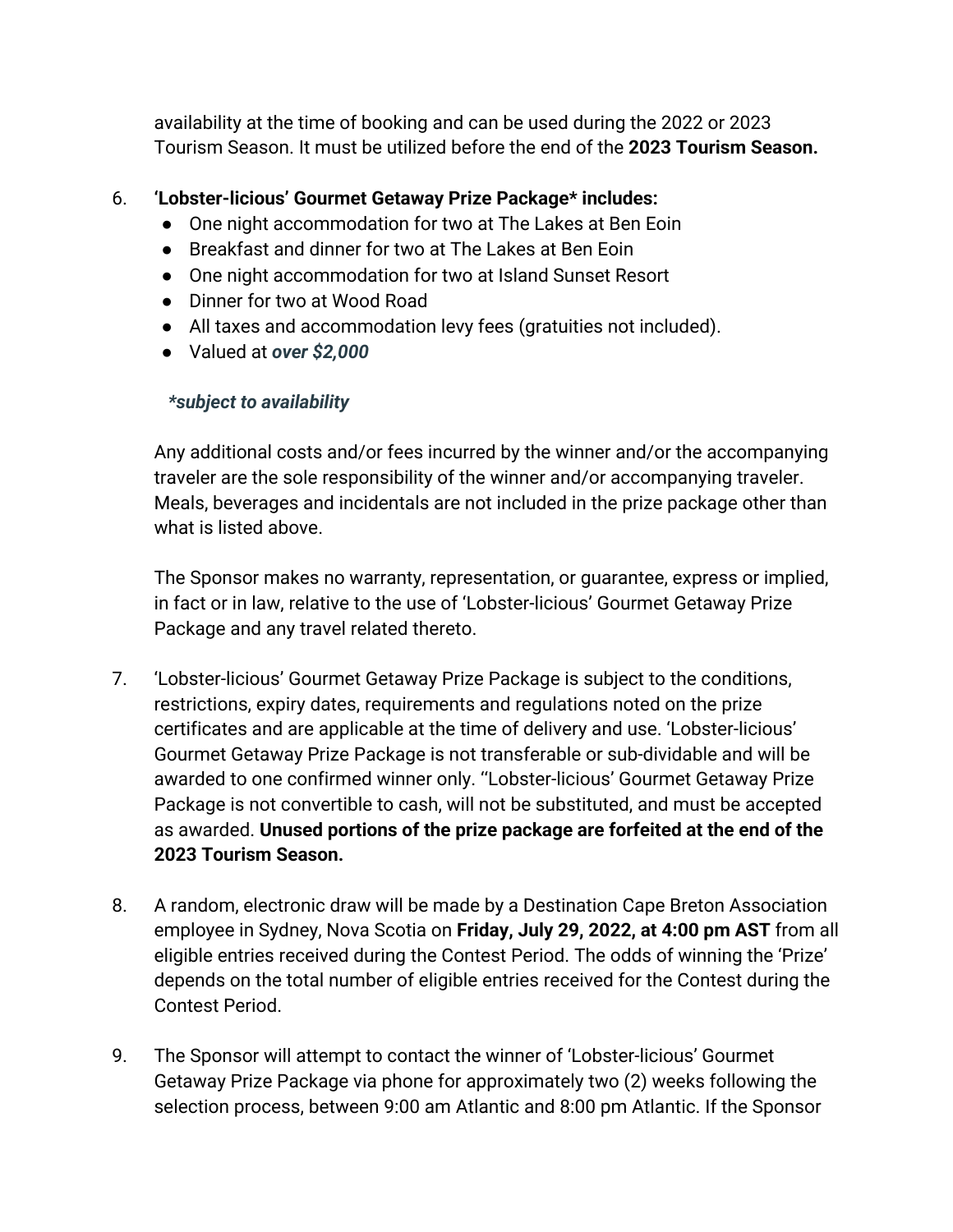is unable to make contact with the selected winner after five (5) attempts, the selected winner will be disqualified from the Contest, rendering the selection null and void, and another winner will be chosen from the remaining eligible entries received during the Contest Period. The Sponsor will then attempt to contact the newly selected winner as described above. This procedure will be repeated until contact has been made with a selected winner within the designated time.

- 10. To win the 'Lobster-licious' Gourmet Getaway Prize Package, the selected winners must meet all of the following conditions:
	- (a) The winner must provide proof of identification;
	- (b) The winner will be required to sign and return the Contest Winner Form sent to the winner via email that declares they have read the Contest Rules & Regulations and are accepting the prize and all the terms that go with doing so. The signed Form must be returned to the Sponsor at the Destination Cape Breton Association office via email within **7 days** from the date the Form is sent to the winner via email; and
	- (c) The winner must otherwise comply with these Official Contest Rules.

In the event the selected winner fails to satisfy any of the above conditions or cannot accept 'Lobster-licious' Gourmet Getaway Prize Package for any reason whatsoever, then the prize package will be forfeited and will not be awarded to any further entrants.

11. By accepting 'Lobster-licious' Prize Package, the winner agrees that the Sponsor and its designates may use his/her name, village/town/city of residence, and/or photograph to announce the winner of the Contest and for advertising and publicity purposes without compensation.

## 12. **By participating in the Contest, all entrants**:

- (a) Declare that they have read, understood, and complied with these Official Contest Rules;
- (b) Agree to abide by all decisions of Destination Cape Breton Association regarding any aspect of the Contest, whose decisions shall be final and binding; and
- (c) Agree to release, discharge, and hold harmless Destination Cape Breton Association and its respective subsidiaries, affiliates, officers, directors, and employees, including their promotional agencies, from any and all liability, claims, or damages arising out of their participation in the Contest and the acceptance or use, misuse, or possession of any prize awarded under the Contest online.